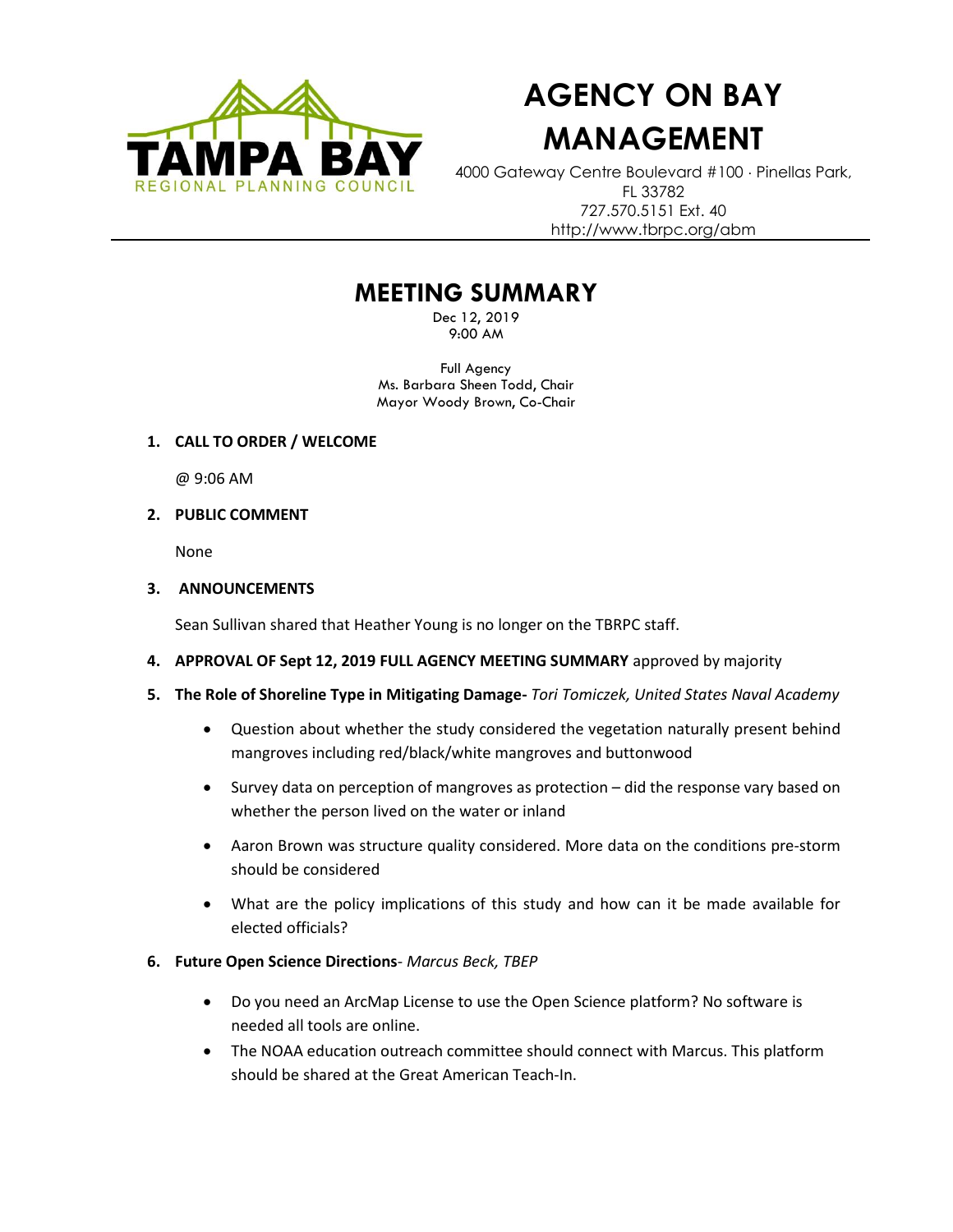

# **AGENCY ON BAY MANAGEMENT**

4000 Gateway Centre Boulevard #100 Pinellas Park, FL 33782 727.570.5151 Ext. 40 http://www.tbrpc.org/abm

- Cautionary tale about dashboards, and the possibility to input nonviable solutions to get a certain desired outcome. The dashboard could be misused but this can be remediated by working with decision makers early on.
- Recommendation for data format, is there metadata. Getting people to agree on standard for data management.
- **7. Hillsborough River Minimum Flow update-** *Doug Leeper SWFMWD*
	- Asked the issue to be revisited in March to react to the public comments. The report needs to go to the SWFWMD board in March.
	- Question about whether SWFWMD will be sanctioned for noncompliance since St. Pete was fined for not complying with the wastewater discharge requirements.
	- Echoed comments that the board should revisit this topic after the comment period.
	- Also comments that the ppt should be made available on the TBRPC website.
	- University of Tampa asked about how to plan proactively for increase development and impervious surface. Tampa Water Supply Project may move more water into this system to improve environmental outcomes.
	- Question about whether the minimum flow goals take into consideration ideal flows for flora and fauna and future conditions such as sea level rise. The ideal flows consider flora and fauna and a new baseline will be set for sea level rise.
	- A motion to hear a second presentation after the report comment period but prior to the report finalization. Motion was approved by majority.

# **8. Aquatic Preserve Activities Subcommittee update**-

Withdrawn

# **9. Lighting Round topics- TBA**

# *Future Presentations*

- TBEP Habitat Master Plan is being updated
- Lake Seminole Dredging project
- Weeki Wachee Recreational Use Study
- Palm River Berth